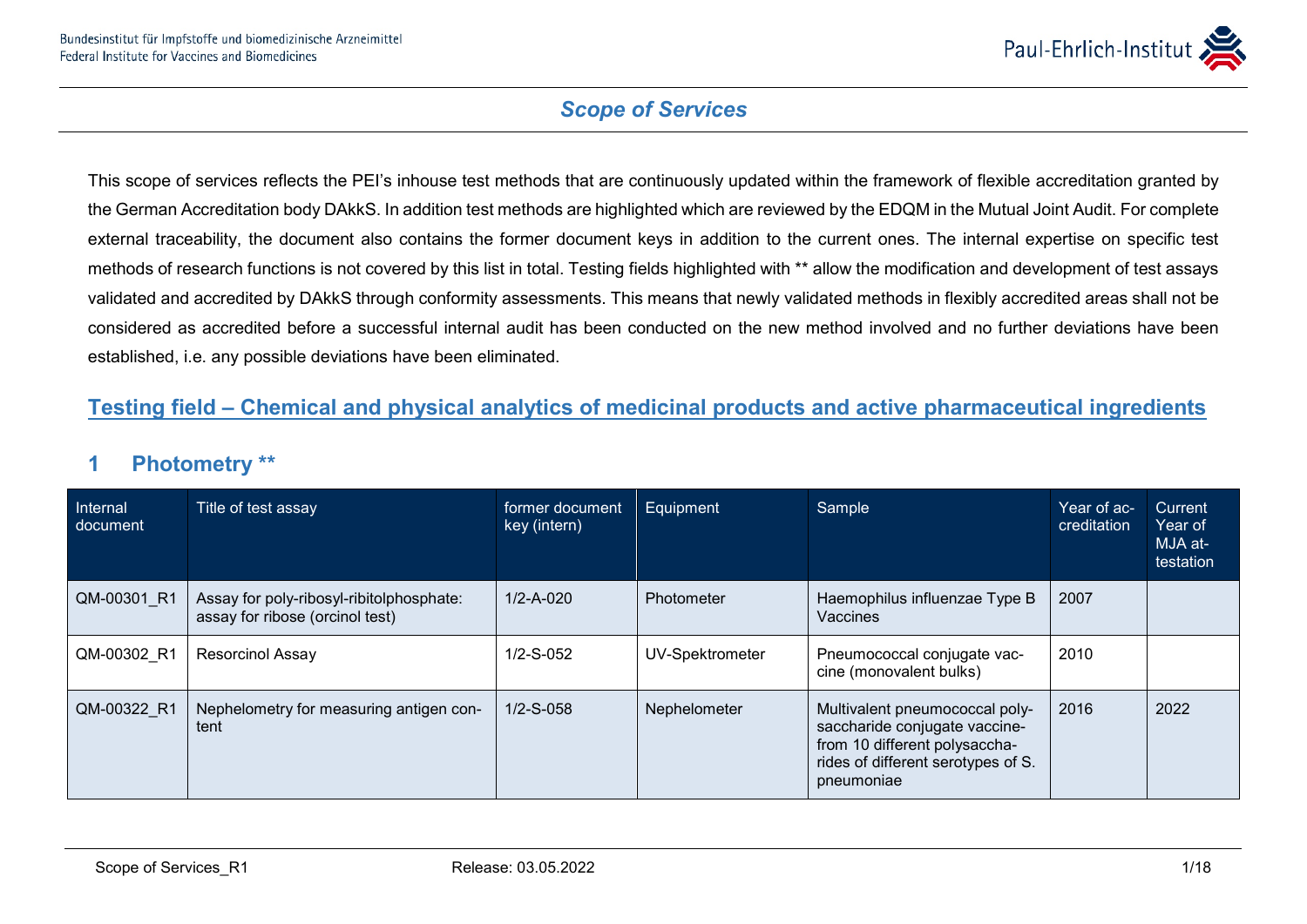

| Internal<br>document | Title of test assay                                                                       | former document<br>key (intern) | Equipment                      | Sample                                                                      | Year of ac-<br>creditation | Current<br>Year of<br>MJA at-<br>testation |
|----------------------|-------------------------------------------------------------------------------------------|---------------------------------|--------------------------------|-----------------------------------------------------------------------------|----------------------------|--------------------------------------------|
| QM-00001_R2          | Protein determination using the optical<br>method at 280 nm                               | $3/1 - A - 004$                 | Photometer                     | Immunglobulins                                                              | 2001                       | 2022                                       |
| QM-00004 R1          | Colorimetric determination of the Formal-<br>dehyde content                               | $3/1 - A - 007$                 | Photometer                     | Test and Therapy Allergens, Im-<br>munglobulins and Vaccines                | 2008                       |                                            |
| QM-00005 R1          | Colorimetric determination of the phenol<br>content                                       | $3/1 - A - 008$                 | Photometer                     | Test and Therapy Allergens, An-<br>titoxins, Immunosera, Vaccines           | 2002                       |                                            |
| QM-00029 R1          | Total protein by BCA                                                                      | $3/1 - A - 162$                 | Photometer                     | Vaccines                                                                    | 2010                       |                                            |
| QM-00192 R1          | Protein Determination I according to Brad-<br>ford; Range: 25 µg/ml- 300 µg/ml            | $5/1 - A - 001$                 | Photometer                     | <b>Test and Therapy Allergens</b>                                           | 2007                       | 2022                                       |
| QM-00193 R1          | Protein Determination II according to<br>Bradford; Range: $200 \mu g/ml - 1,000 \mu g/ml$ | $5/1 - A - 002$                 | Photometer                     | <b>Test and Therapy Allergens</b>                                           | 2007                       | 2022                                       |
| QM-00204 R1          | Protein Determination I according to<br>Kjeldahl; Range: 2,5 - 40 µg/ml                   | $5/1 - A - 034$                 | Photometer (AutoAna-<br>lyzer) | <b>Test and Therapy Allergens</b>                                           | 2012                       | 2022                                       |
| QM-00205 R1          | Protein Determination II according to<br>Kjeldahl; Range: 30 - 1000 µg/ml                 | $5/1 - A - 035$                 | Photometer (AutoAna-<br>lyzer) | <b>Test and Therapy Allergens</b>                                           | 2012                       | 2022                                       |
| QM-00210_R1          | Hyaluronidase-Activity test                                                               | $5/1 - A - 040$                 | Photometer                     | <b>Test and Therapy Allergens</b><br>(bee and wasp venom prepara-<br>tions) | 2014                       | 2022                                       |
| QM-00230 R1          | Factor XIII-potency determination                                                         | $7/3 - A - 003$                 | Automatic coagulator           | Factor XIII concentrates, Fibrin<br>Sealants                                | 2006                       | 2022                                       |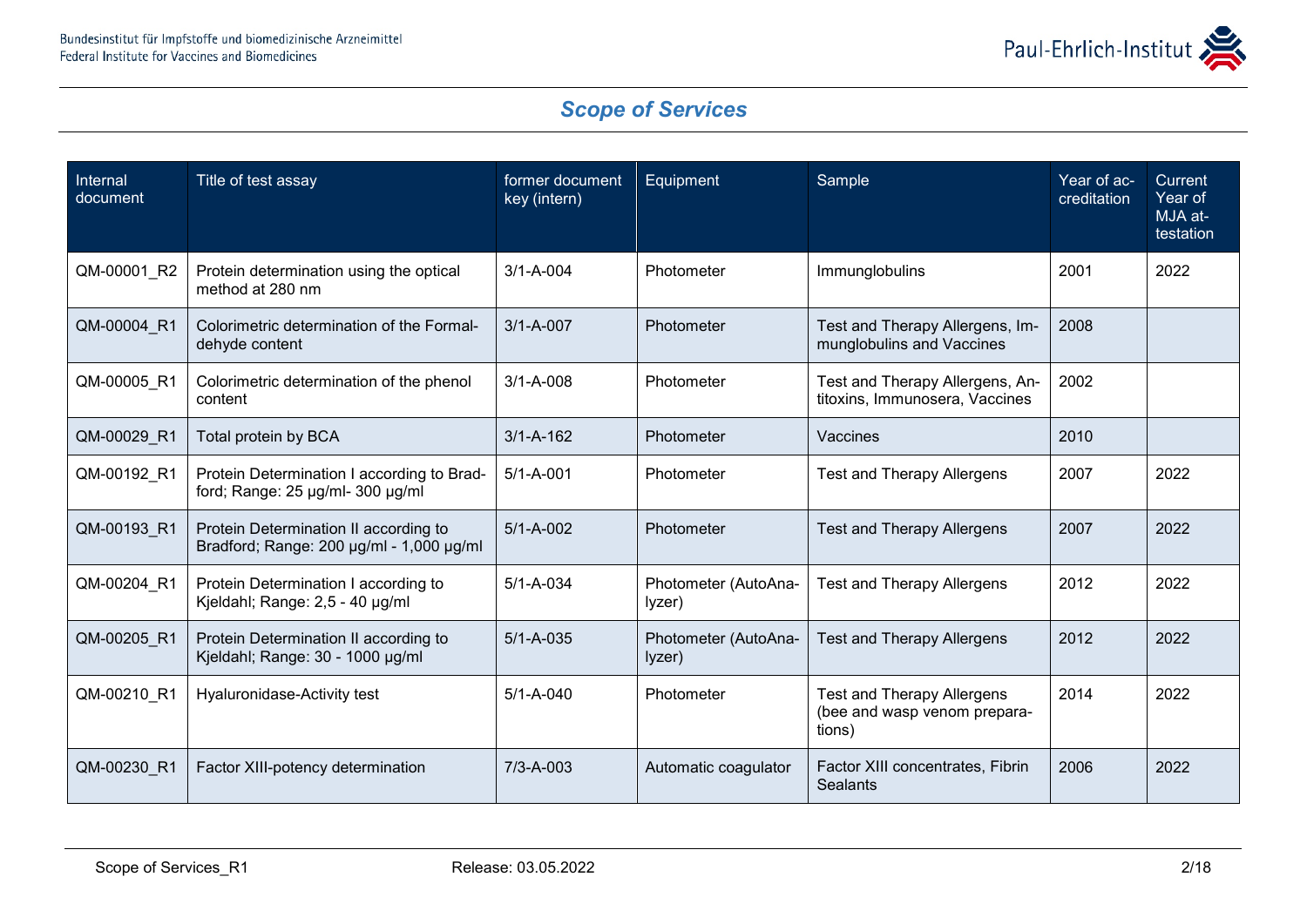

| Internal<br>document | Title of test assay                                                                                                    | former document<br>key (intern) | Equipment            | Sample                                        | Year of ac-<br>creditation | Current<br>Year of<br>MJA at-<br>testation |
|----------------------|------------------------------------------------------------------------------------------------------------------------|---------------------------------|----------------------|-----------------------------------------------|----------------------------|--------------------------------------------|
| QM-00238 R1          | Determination of Fibrinogen as clottable<br>protein by Biuret-reaction                                                 | $7/3 - A - 014$                 | Photometer           | <b>Fibrin Sealants</b>                        | 2012                       | 2022                                       |
| QM-00249 R1          | Determination of Fibrinogen quantity in<br>sealing matrices                                                            | $7/3 - A - 038$                 | Photometer           | <b>Fibrin Sealants</b>                        | 2021                       | 2022                                       |
| QM-00252 R1          | Determination of Ristocetin-Cofactor-Acti-<br>vity of von-Willebrand-Factor using the co-<br>agulation analyzer BCS-XP | $7/3 - A - 063$                 | Automatic coagulator | Factor XIII concentrates, vWF<br>concentrates | 2019                       | 2022                                       |
| QM-00253 R1          | Protein determination according to biuret<br>in microplate reader and in coagulation<br>analyzer BCS-XP                | 7/3-A-064                       | Photometer           | Albumines, Plasma                             | 2008                       |                                            |

### **2 High Performance Liquid Chromatography (HPLC) \*\***

| Internal<br>document | Title of test assay                                 | former document<br>key (intern) | Equipment   | Sample                                          | Year of ac-<br>creditation | Current<br>Year of<br>MJA attes-<br>tation |
|----------------------|-----------------------------------------------------|---------------------------------|-------------|-------------------------------------------------|----------------------------|--------------------------------------------|
| QM-00011 R1          | Molecular size distribution                         | $3/1 - A - 032$                 | <b>HPLC</b> | Immunoglobulins<br><b>Monoclonal Antibodies</b> | 2001                       | 2022                                       |
| QM-00247 R1          | HPLC: Gel-filtration chromatography for<br>albumins | $7/3 - A - 033$                 | <b>HPLC</b> | <b>Albumins</b>                                 | 2017                       | 2022                                       |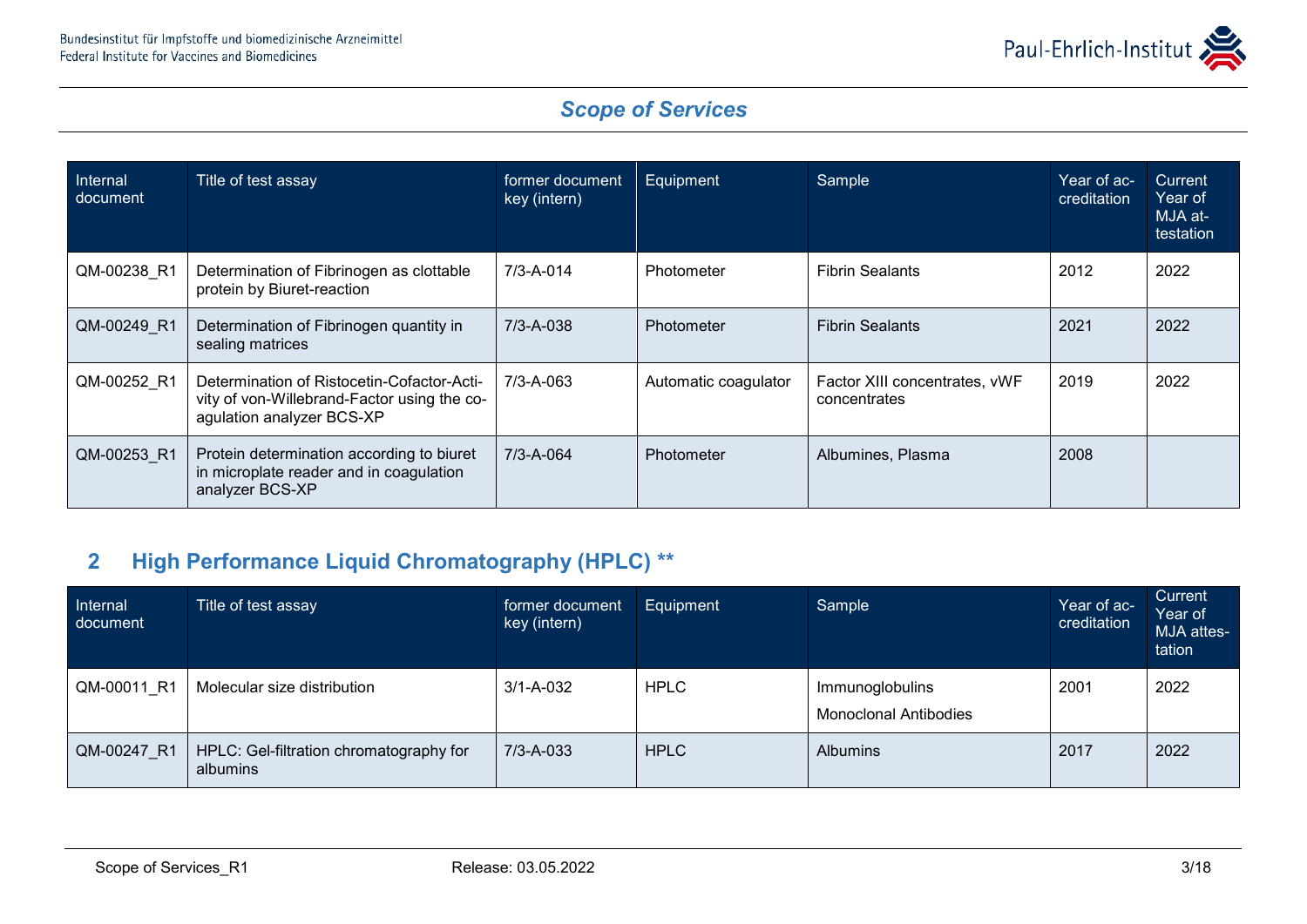

### **3 Potentiometry \*\***

| Internal<br>document               | Title of test assay                                       | former document<br>key (intern)  | Equipment          | Sample                                                               | Year of ac-<br>creditation | Current<br>Year of<br>MJA attes-<br>tation |
|------------------------------------|-----------------------------------------------------------|----------------------------------|--------------------|----------------------------------------------------------------------|----------------------------|--------------------------------------------|
| QM-00008 R1<br>and QM-<br>00034 R1 | pH - determination                                        | 3/1-A-025 and<br>$3/1 - A - 180$ | pH meter           | Determination of Tri-n-butyl<br>phosphate by gas chromato-<br>graphy | 2001                       |                                            |
| QM-00021 R1                        | Potentiometric determination of the chlo-<br>ride content | $3/1 - A - 114$                  | Automatic Titrator | Determination of Tri-n-butyl<br>phosphate by gas chromato-<br>graphy | 2004                       |                                            |

# **4 Gas Chromatography \*\***

| Internal<br>document | Title of test assay                                             | former document<br>key (intern) | Equipment          | Sample         | Year of ac-<br>creditation | Current<br>Year of<br>MJA attes-<br>tation |
|----------------------|-----------------------------------------------------------------|---------------------------------|--------------------|----------------|----------------------------|--------------------------------------------|
| QM-00023 R1          | Determination of Tri-n-butyl phosphate by<br>gas chromatography | $3/1 - A - 121$                 | Gas chromatography | Immunglobulins | 2010                       |                                            |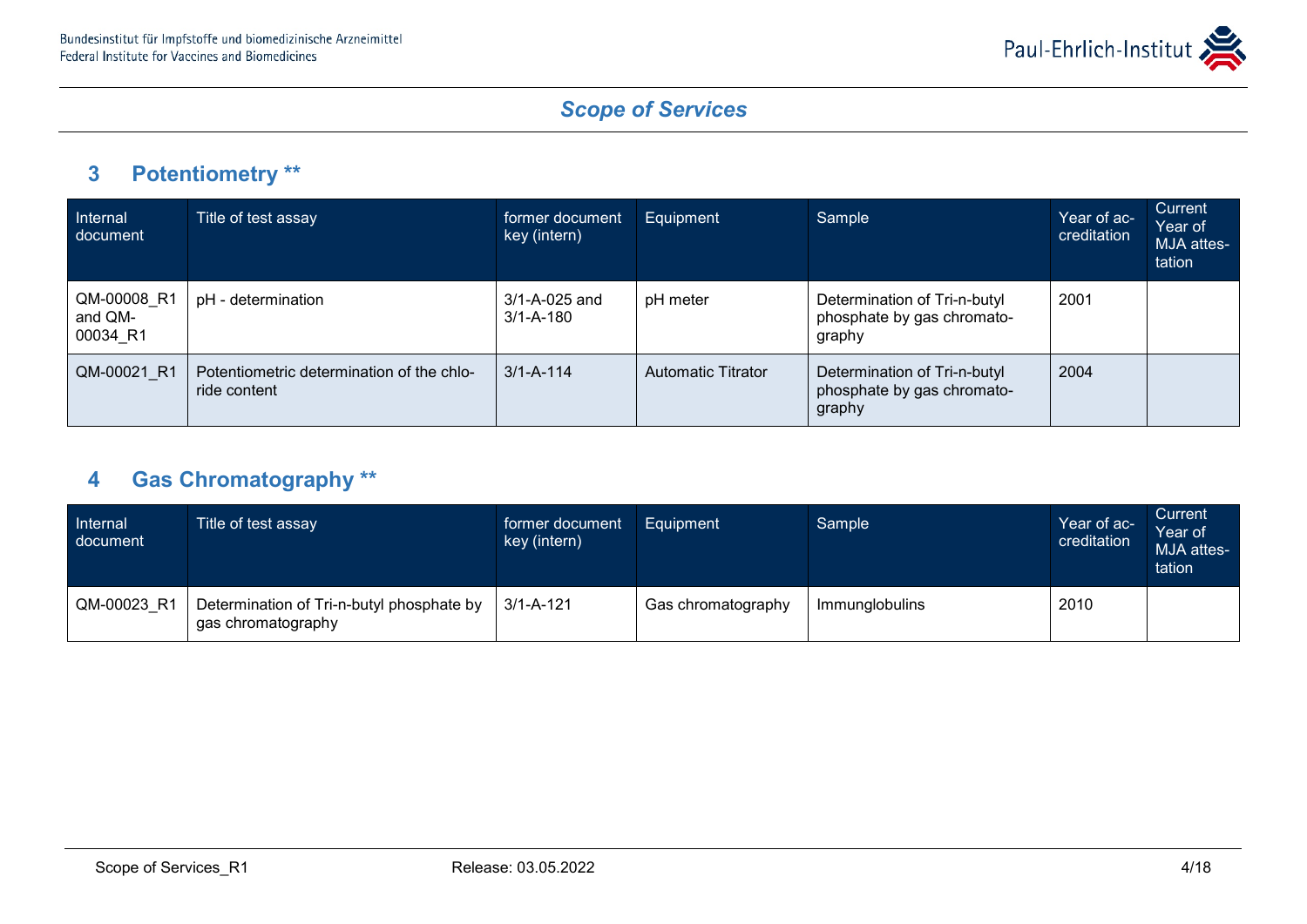

### **5 Agar diffusion test \*\***

| Internal<br>document | Title of test assay | former document<br>key (intern) | Equipment                    | Sample                         | Year of ac-<br>creditation | Current<br>Year of<br>MJA attes-<br>tation |
|----------------------|---------------------|---------------------------------|------------------------------|--------------------------------|----------------------------|--------------------------------------------|
| QM-00096 R1          | Influenza SRD test  | $2/1 - A - 007$                 | Transmitted light<br>scanner | Inactivated influenza vaccines | 2002                       |                                            |

### **6 Electrophoresis \*\***

| Internal<br>document | Title of test assay                                                                                 | former document<br>key (intern) | Equipment                      | Sample                                                                                                                                                                               | Year of ac-<br>creditation | Current<br>Year of<br>MJA attes-<br>tation |
|----------------------|-----------------------------------------------------------------------------------------------------|---------------------------------|--------------------------------|--------------------------------------------------------------------------------------------------------------------------------------------------------------------------------------|----------------------------|--------------------------------------------|
| QM-00324 R1          | Identity: Rocket-Immunoelectro-<br>phoresis                                                         | $1/2 - S - 063$                 | Elektrophoresis unit           | Antigens in Diphtheria- and Teta-<br>nus Vaccines<br>Pertussis-Vaccines<br>Acellular<br>(Antigens: PT, FHA, Pertactin)<br><b>Acellular Pertussis Vaccines</b><br>(Antigens: Fim 2/3) | 2003,<br>2004, 2007        |                                            |
| QM-00019 R1          | <b>SDS Electrophoresis</b>                                                                          | $3/1 - A - 096$                 | Elektrophoresis unit           | Immunoglobulins, monoclonal<br>Antibodies                                                                                                                                            | 2004                       |                                            |
| QM-00027 R1          | Protein composition by capillary zone<br>electrophoresis of serum proteins and im-<br>munoglobulins | $3/1 - A - 144$                 | Capillary electropho-<br>resis | Immunosera und Immunoglobu-<br>lins                                                                                                                                                  | 2010                       | 2022                                       |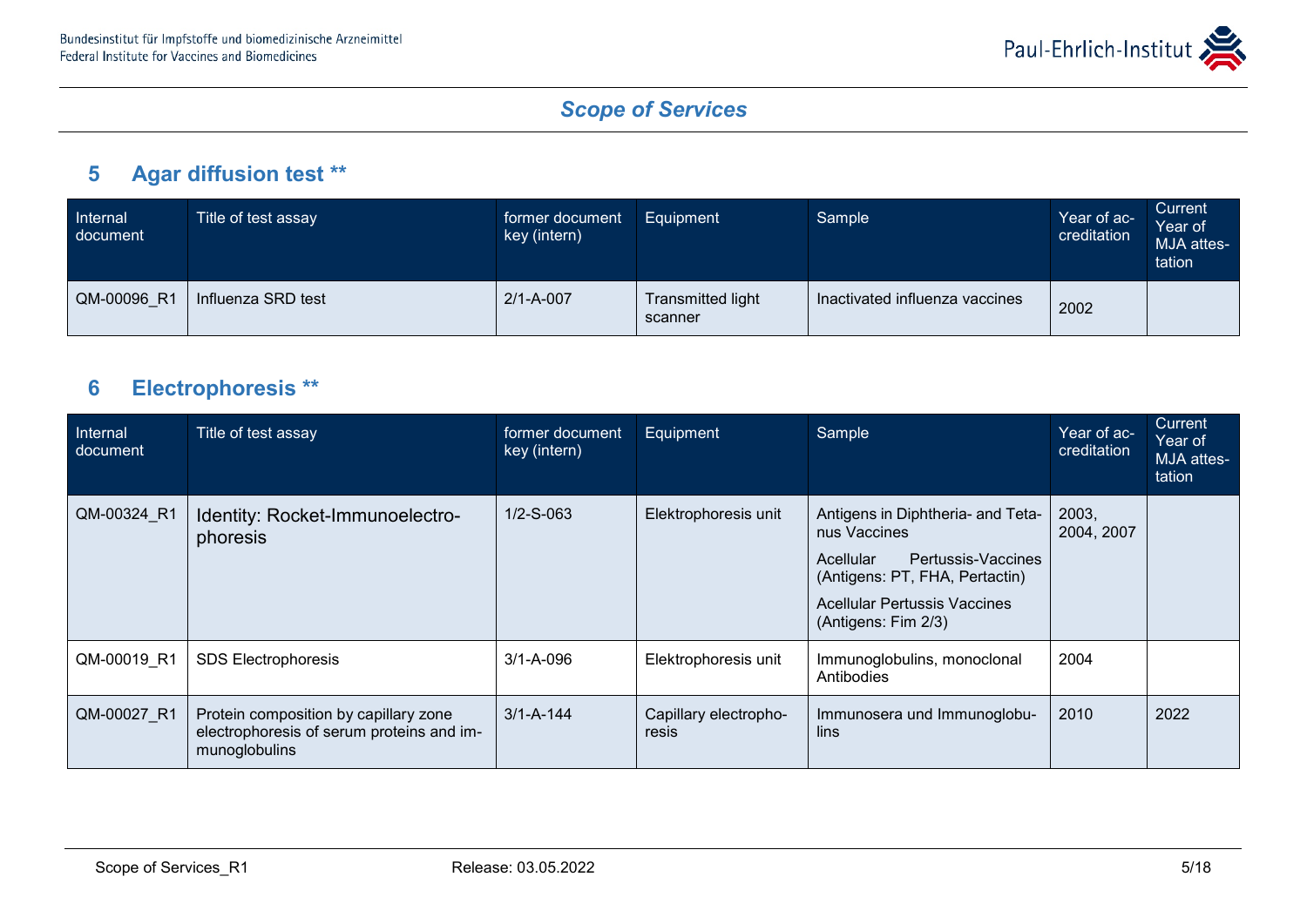

| Internal<br>document | Title of test assay                                                                     | former document<br>key (intern) | Equipment                        | Sample                            | Year of ac-<br>creditation | <b>Current</b><br>Year of<br>MJA attes-<br>tation |
|----------------------|-----------------------------------------------------------------------------------------|---------------------------------|----------------------------------|-----------------------------------|----------------------------|---------------------------------------------------|
| QM-00028 R1          | 2-Phenoxy ethanol determination by<br>Micro-Emulsion-Electrokinetic-Chromato-<br>graphy | $3/1 - A - 150$                 | Capillary electropho-<br>resis   | Vaccines                          | 2010                       |                                                   |
| QM-00037 R1          | Purity: Protein composition by zone<br>electrophoresis                                  | $3/1 - A - 194$                 | Elektrophoresis unit             | Immunoglobulins (human)           | 2003                       |                                                   |
| QM-00201 R1          | Identification of allergen extracts by SDS<br><b>PAGE</b>                               | $5/1 - A - 030$                 | Elektrophoresis unit &<br>imager | <b>Test and Therapy Allergens</b> | 2004                       | 2022                                              |
| QM-00203 R1          | Isoelectric Focusing (IEF) of proteins in<br>modified allergens extracts                | $5/1 - A - 033$                 | Elektrophoresis unit &<br>Imager | <b>Therapy Allergens</b>          | 2004                       | 2022                                              |

### **7 Osmometry \*\***

| Internal<br>document | Title of test assay                    | former document<br>key (intern) | Equipment | Sample                                                                                                          | Year of ac-<br>creditation | Current<br>Year of<br>MJA attes-<br>tation |
|----------------------|----------------------------------------|---------------------------------|-----------|-----------------------------------------------------------------------------------------------------------------|----------------------------|--------------------------------------------|
| QM-00003 R1          | Cryoscopic determination of osmolality | $3/1 - A - 006$                 | Osmomat   | Albumin and immunoglobulin<br>containing products, sera, immu-<br>nosera, vaccines ad.us.hum and<br>ad. us.vet. | 2001                       |                                            |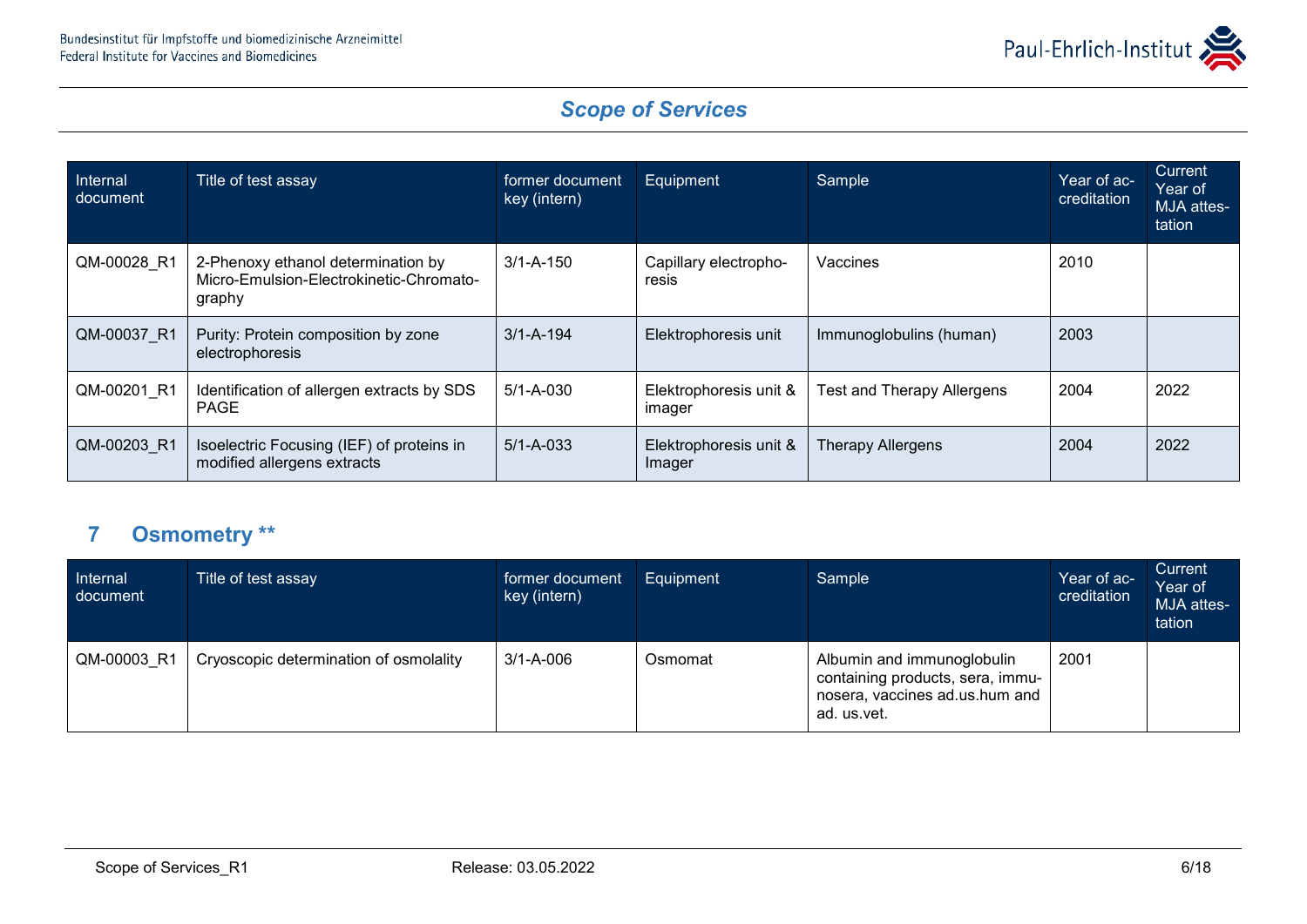

### **8 Rheology \*\***

| Internal<br>document | Title of test assay          | former document<br>key (intern) | Equipment    | Sample              | Year of ac-<br>creditation | Current<br>Year of<br>MJA attes-<br>tation |
|----------------------|------------------------------|---------------------------------|--------------|---------------------|----------------------------|--------------------------------------------|
| QM-00145 R1          | Rotating viscosimeter method | $4/3 - S - 061$                 | Viscosimeter | Vaccines ad.us.vet. | 2010                       |                                            |

### **9 Emmissionsspectrometry with inductive linked plasma \*\***

| Internal<br>document | Title of test assay                     | former document<br>key (intern) | Equipment      | Sample                 | Year of ac-<br>creditation | Current<br>Year of<br>MJA attes-<br>tation |
|----------------------|-----------------------------------------|---------------------------------|----------------|------------------------|----------------------------|--------------------------------------------|
| QM-00043 R1          | Determination of aluminium with ICP-OES | $3/1 - A - 202$                 | <b>ICP-OES</b> | Allergens and vaccines | 2021                       |                                            |

#### **10 Visual Inspections \*\***

| <b>Internal</b><br>document | Title of test assay                    | former document<br>key (intern) | Equipment                                 | Sample                                           | Year of ac-<br>creditation | Current<br>Year of<br>MJA attes-<br>tation |
|-----------------------------|----------------------------------------|---------------------------------|-------------------------------------------|--------------------------------------------------|----------------------------|--------------------------------------------|
| QM-00314 R2                 | Appearance testing of vaccines         | $1/2 - S - 032$                 | Apparatus for visible<br>particles        | Polycaccharide vaccines and<br>adsorbed vaccines | 2016                       | 2022                                       |
| QM-00349 R1                 | Appearance testing of Vaxchora samples | $1/3 - S - 015$                 | Petri dish, white and<br>black background | Cholera vaccines                                 | 2021                       |                                            |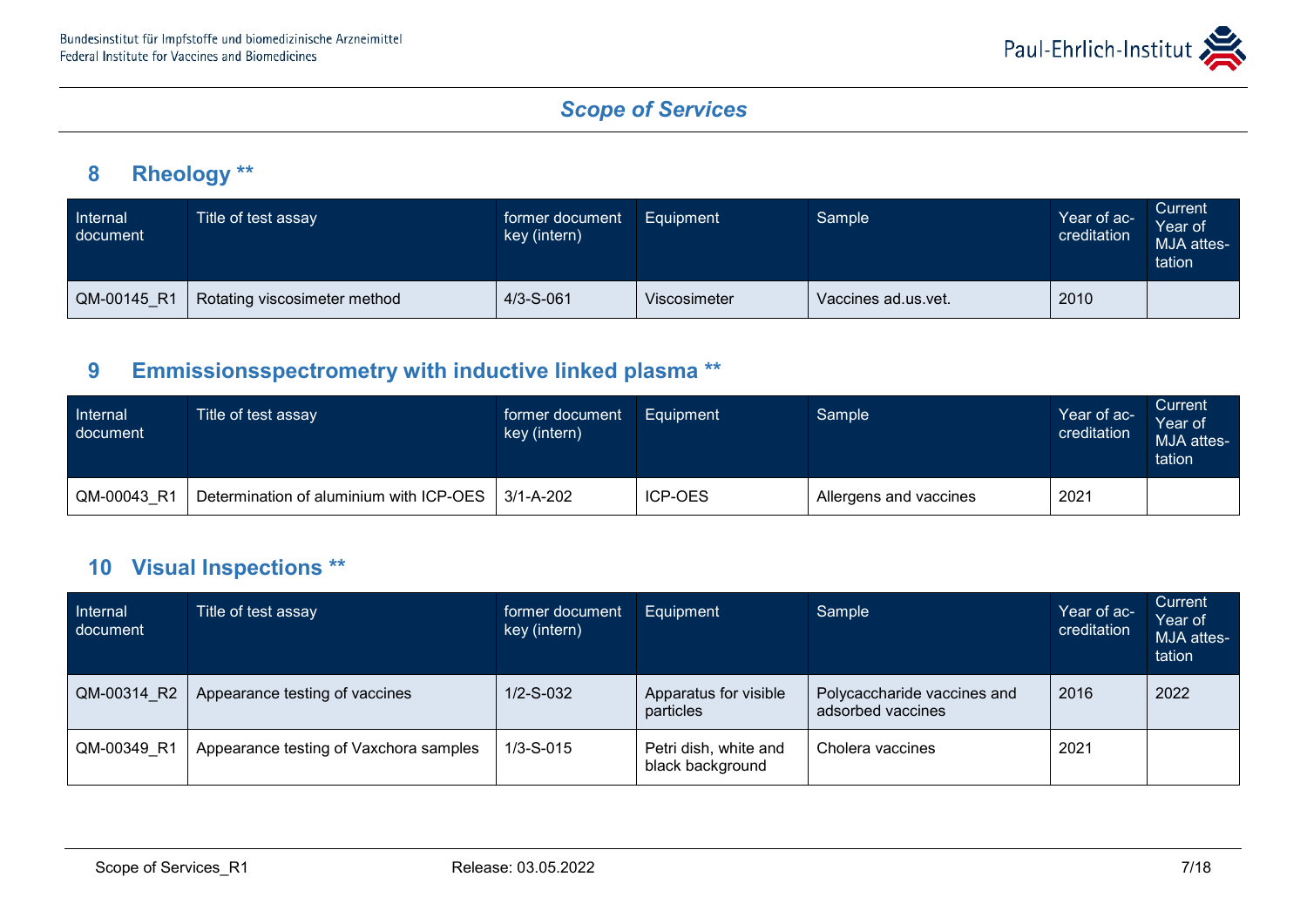

| Internal<br>document | Title of test assay                                    | former document<br>key (intern) | Equipment            | Sample                   | Year of ac-<br>creditation | Current<br>Year of<br>MJA attes-<br>tation |
|----------------------|--------------------------------------------------------|---------------------------------|----------------------|--------------------------|----------------------------|--------------------------------------------|
| QM-00211_R1          | Particle-size analysis by laser light diffrac-<br>tion | $5/1 - A - 041$                 | Laser diffractometer | <b>Therapy Allergens</b> | 2019                       | 2022                                       |

#### **11 Refractive index \*\***

| Internal<br>document | Title of test assay                                                                            | former document<br>key (intern) | Equipment     | Sample                     | Year of ac-<br>creditation | Current<br>Year of<br>MJA attes-<br>tation |
|----------------------|------------------------------------------------------------------------------------------------|---------------------------------|---------------|----------------------------|----------------------------|--------------------------------------------|
| QM-00209 R1          | Determination of refractive index of glyce-<br>rine-containing Test and Therapy Aller-<br>gens | $5/1 - A - 039$                 | Refractometer | Test and Therapy Allergens | 2019                       | 2022                                       |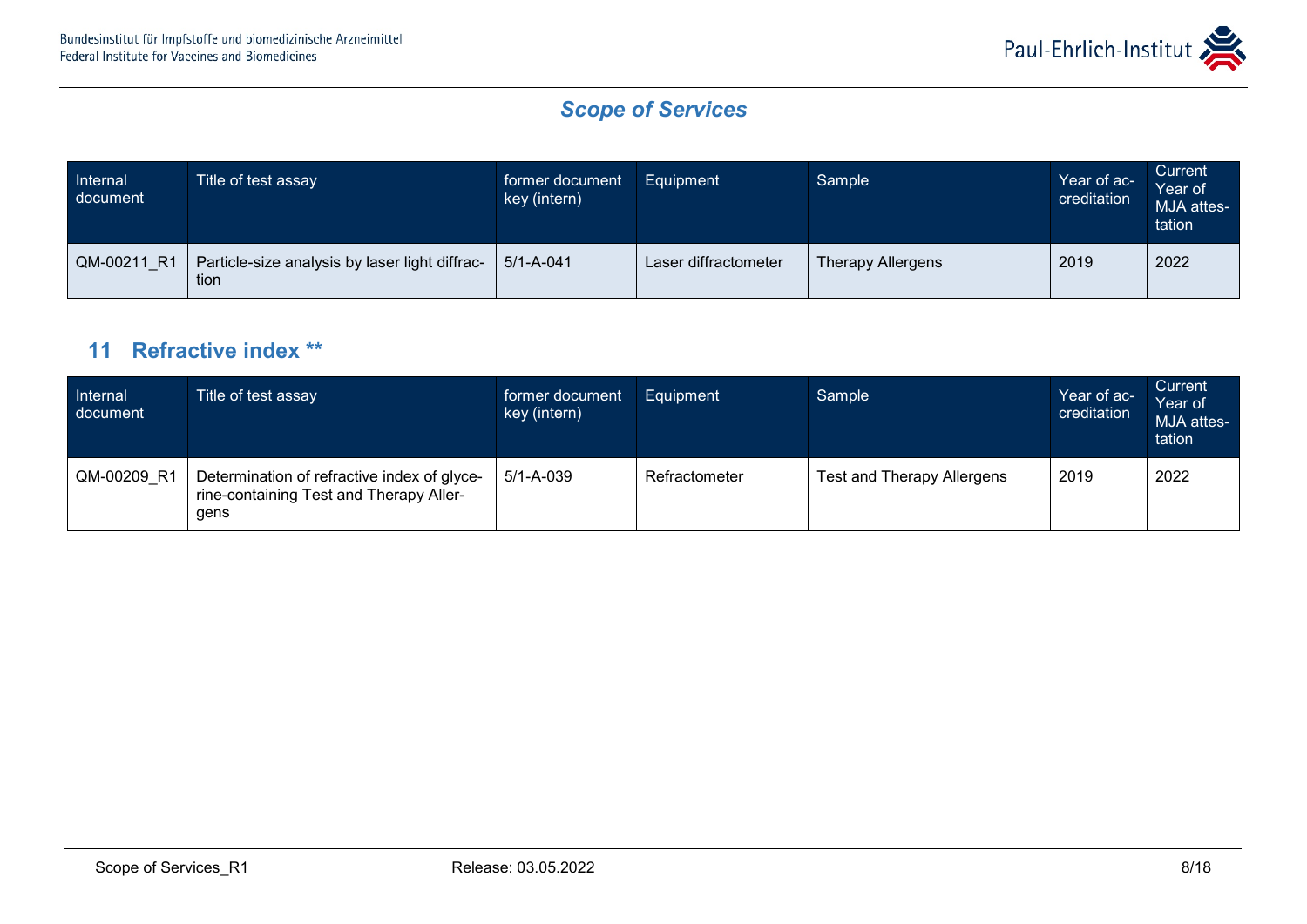

# **Testing field – Pharmaceutical-technological analysis of medicinal products, active pharmaceutical ingredients and excipients**

#### **12 Particle contamination - invisible particles \*\***

| Internal<br>document | Title of test assay | former document<br>key (intern) | Equipment            | Sample                                           | Year of ac-<br>creditation | Current<br>Year of<br>MJA attes-<br>tation |
|----------------------|---------------------|---------------------------------|----------------------|--------------------------------------------------|----------------------------|--------------------------------------------|
| QM-00309 R1          | Particle counters   | $1/2 - S - 026$                 | Laser diffractometer | Polycaccharide vaccines and<br>adsorbed vaccines | 2016                       |                                            |

#### **Testing field – Biological analytics of medicinal products, active pharmaceutical ingredients and excipients**

#### **13 Microbiological potency determination \*\***

| <b>Internal</b><br>document | Title of test assay                                           | former document<br>key (intern) | Equipment           | Sample                                                 | Year of ac-<br>creditation | Current<br>Year of<br>MJA attes-<br>tation |
|-----------------------------|---------------------------------------------------------------|---------------------------------|---------------------|--------------------------------------------------------|----------------------------|--------------------------------------------|
| QM-00317 R1                 | Sandwich ELISA (free poly-ribitol-ribo-<br>sylphosphate)      | $1/2-S-041$                     | ELISA Reader        | Haemophilus influenzae Typ B<br>Vaccines               | 2007                       |                                            |
| QM-00318 R1                 | Sandwich ELISA: Assay for free<br>pneumococcal polysaccharide | $1/2-S-054$                     | <b>ELISA Reader</b> | Pneumococcal conjugate vac-<br>cine (monovalent bulks) | 2010                       |                                            |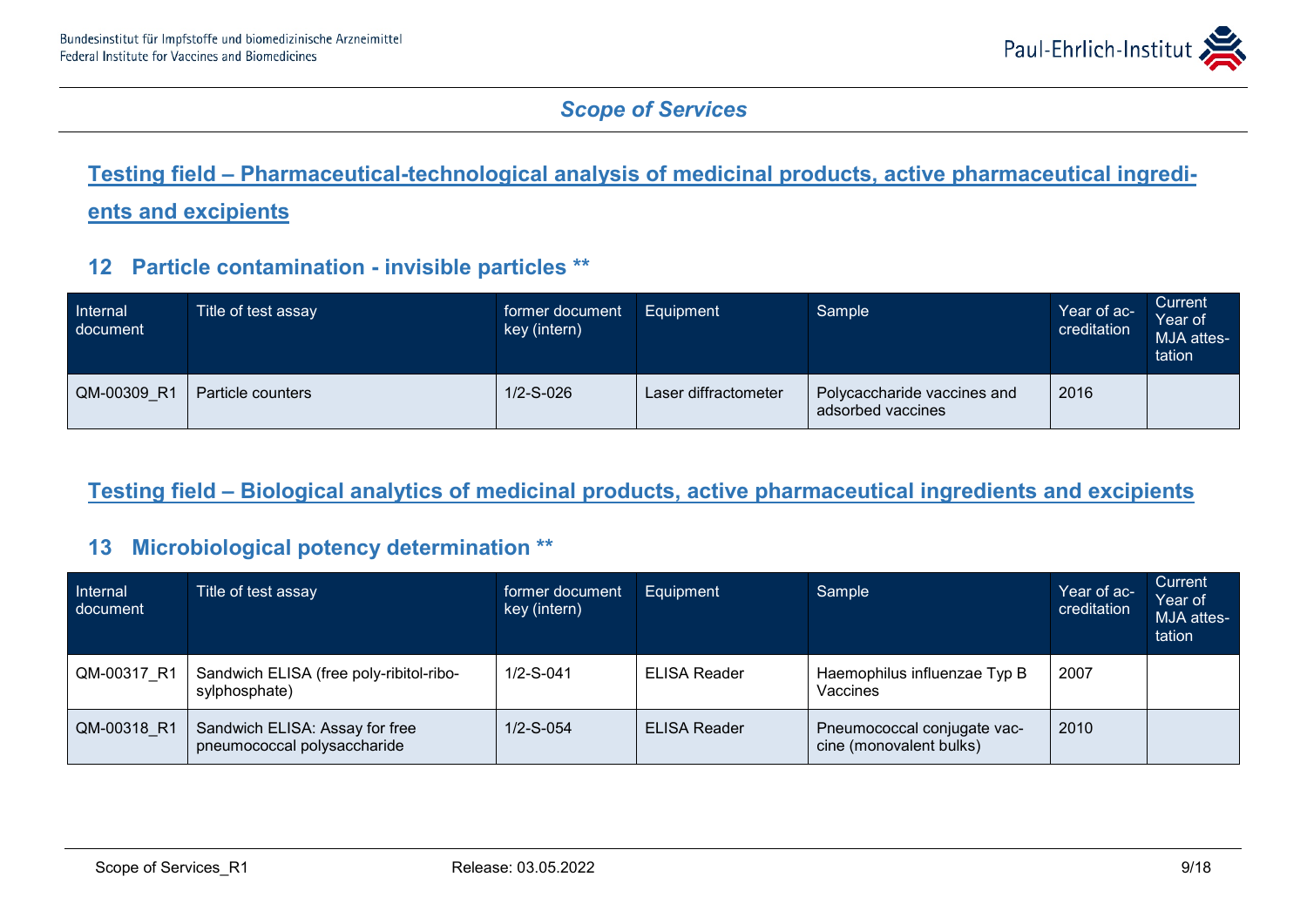

| Internal<br>document | Title of test assay                                                                           | former document<br>key (intern) | Equipment                                    | Sample                                                             | Year of ac-<br>creditation | Current<br>Year of<br>MJA attes-<br>tation |
|----------------------|-----------------------------------------------------------------------------------------------|---------------------------------|----------------------------------------------|--------------------------------------------------------------------|----------------------------|--------------------------------------------|
| QM-00325 R2          | Multiplex-Immunoassay by MSD U-<br><b>PLEX®</b>                                               | $1/2 - S - 066$                 | MESO <sup>™</sup> QuickPlex<br>SQ 120        | Toxoid and combined vaccines:<br>diphtheria, tetanus and pertussis | 2020                       | 2022                                       |
| QM-00347_R1          | Live bacteria count                                                                           | $1/3 - S - 013$                 | Colony count (visual)                        | Cholera Vaccine                                                    | 2021                       |                                            |
| QM-00093 R1          | <b>IPV ELISA Method B</b>                                                                     | $2/1 - A - 002$                 | <b>ELISA Reader</b>                          | <b>IPV Vaccines</b>                                                | 2019                       |                                            |
| QM-00094 R1          | <b>HAV ELISA Method B</b>                                                                     | $2/1 - A - 003$                 | <b>ELISA Reader</b>                          | <b>Hepatitis A Vaccine</b>                                         | 2005                       |                                            |
| QM-00095_R1          | <b>HAV ELISA Method A</b>                                                                     | $2/1 - A - 004$                 | <b>ELISA Reader</b>                          | <b>Hepatitis A Vaccines</b>                                        | 2017                       | 2022                                       |
| QM-00098 R1          | Hepatitis B ELISA Method A                                                                    | $2/1 - A - 023$                 | <b>ELISA Reader</b>                          | <b>Hepatitis B Vaccines</b>                                        | 2007                       |                                            |
| QM-00099 R1          | HPV-16 und HPV-18 ELISA Method A                                                              | $2/1 - A - 026$                 | <b>ELISA Reader</b>                          | Human Papillomavirus Vaccines<br>(HPV): Type 16 und 18             | 2015                       |                                            |
| QM-00101 R1          | Vaccinia Live Virus Vaccines - Titration on<br>embryonated hen's eggs                         | $2/1 - A - 038$                 | Visual identification of<br>plaques          | Vaccinia Live Virus Vaccines                                       | 2003                       |                                            |
| QM-00109 R1          | Indirect immunofluorescence technique<br>for titration of human Rotavirus in Live<br>Vaccines | $2/1 - A - 061$                 | Microscope (Flu-<br>orescence<br>microscope) | <b>Rotavirus Live Vaccines</b>                                     | 2016                       |                                            |
| QM-00110 R1          | <b>HPV IVRP-ELISA Method B</b>                                                                | $2/1 - A - 062$                 | <b>ELISA Reader</b>                          | Human Papillomavirus Vacci-<br>nes, Type 6, 11, 16 und 18          | 2021                       |                                            |
| QM-00062 R1          | <b>Anti-Tetanus ELISA</b>                                                                     | $3/1 - A - 412$                 | <b>ELISA Reader</b>                          | Anti-Tetanus Immunoglobulins<br>and Immunosera                     | 2003                       |                                            |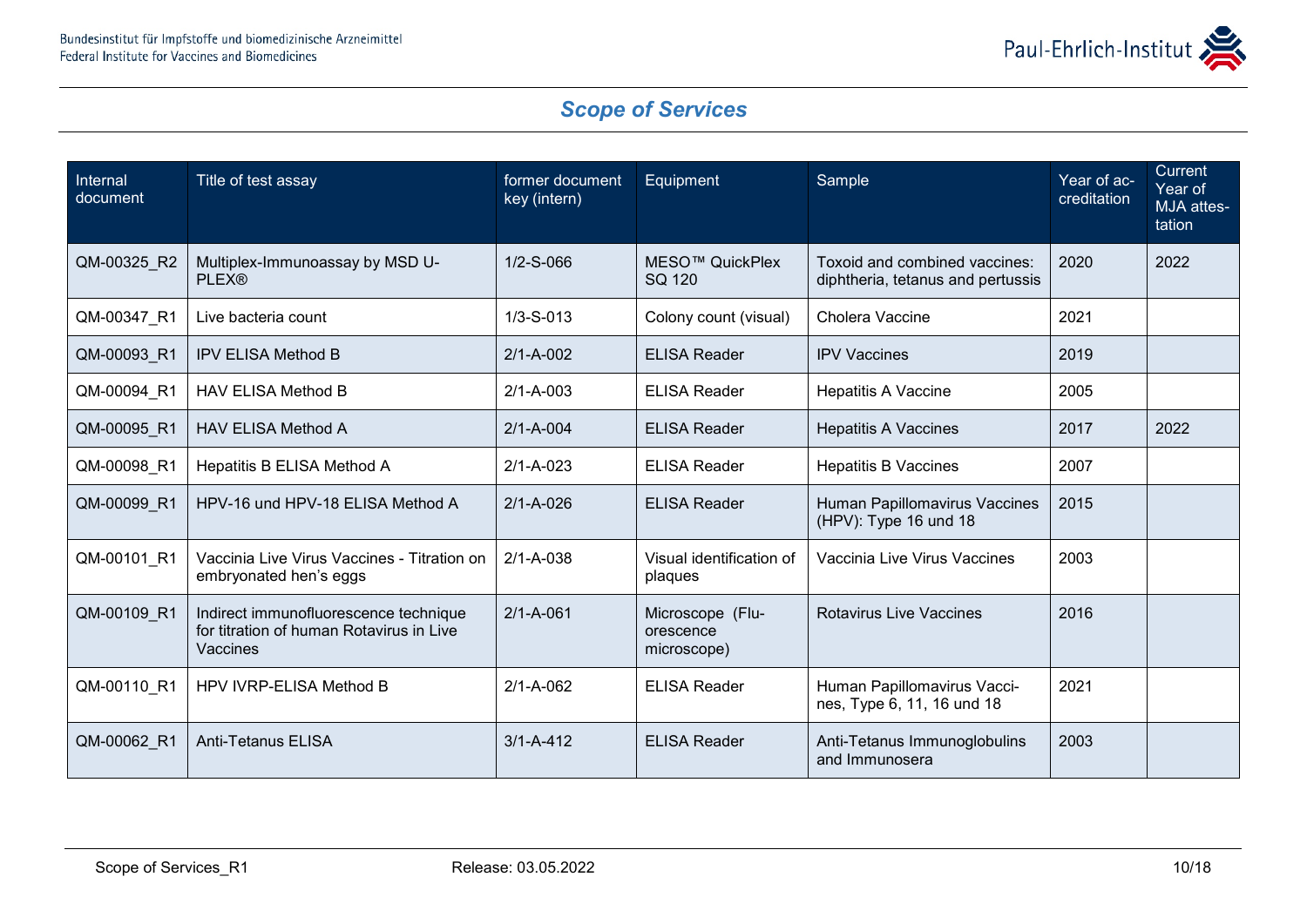

| Internal<br>document | Title of test assay                                                                           | former document<br>key (intern) | Equipment                                                         | Sample                                                                                                                                                                                                                   | Year of ac-<br>creditation                                                   | Current<br>Year of<br>MJA attes-<br>tation |
|----------------------|-----------------------------------------------------------------------------------------------|---------------------------------|-------------------------------------------------------------------|--------------------------------------------------------------------------------------------------------------------------------------------------------------------------------------------------------------------------|------------------------------------------------------------------------------|--------------------------------------------|
| QM-00071_R1          | Anti-HBV ELISA                                                                                | $3/1 - A - 438$                 | <b>ELISA Reader</b>                                               | Anti-HbsAg Immunoglobulins                                                                                                                                                                                               | 2006                                                                         |                                            |
| QM-00072_R1          | Anti-CMV ELISA                                                                                | $3/1 - A - 439$                 | <b>ELISA Reader</b>                                               | Anti-CMV Immunoglobulins                                                                                                                                                                                                 | 2005                                                                         |                                            |
| QM-00073 R1          | Anti-VZV ELISA                                                                                | $3/1 - A - 440$                 | <b>ELISA Reader</b>                                               | Anti-VZV Immunoglobulins                                                                                                                                                                                                 | 2017                                                                         |                                            |
| QM-00137_R1          | RFFIT (rapid fluorescent focus inhibition<br>test)                                            | $4/3 - S - 018$                 | Fluorescence<br>microscope                                        | Anti-Rabies Immunoglobulins                                                                                                                                                                                              | 2002                                                                         |                                            |
| QM-00138_R1          | CCID50 determination: Cell titration for<br>measuring antigen in Live Vaccines ad.<br>us. vet | $4/3 - S - 040$                 | Microscope (Light<br>microscope, Flu-<br>orescence<br>microscope) | Live Vaccines ad. us. vet:<br>Canin. Parainfluenza<br>Canin. Parvovirus (CPV)<br>EHV-1<br>Distemper Live Virus Vaccine<br>Lawsonia intracellularis<br><b>PRRSV</b><br><b>BHV</b><br>Rabies<br>Myxomatosis<br><b>BVDV</b> | 2003<br>2003<br>2004<br>2005<br>2005<br>2002<br>2002<br>2002<br>2004<br>2008 |                                            |
| QM-00139 R2          | Hemagglutination inhibition test (HI)                                                         | $4/3 - S - 041$                 | Visual assessment                                                 | Determination of antibodies<br>against equine influenza strains                                                                                                                                                          | 2012                                                                         | 2022                                       |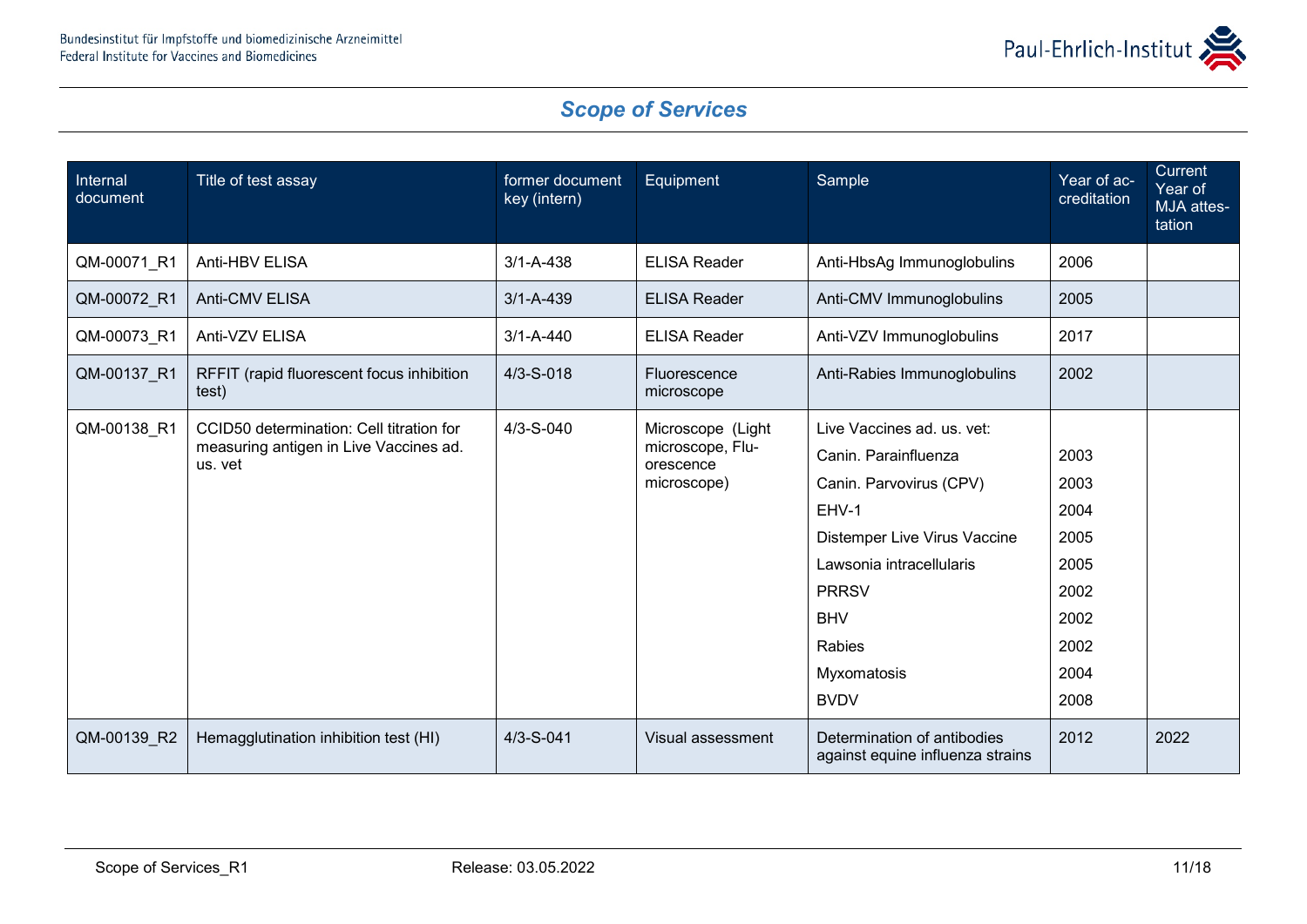

| Internal<br>document | Title of test assay                                                                     | former document<br>key (intern) | Equipment                  | Sample                                                                                                                                                 | Year of ac-<br>creditation | Current<br>Year of<br>MJA attes-<br>tation |
|----------------------|-----------------------------------------------------------------------------------------|---------------------------------|----------------------------|--------------------------------------------------------------------------------------------------------------------------------------------------------|----------------------------|--------------------------------------------|
| QM-00141_R1          | Challenge test                                                                          | $4/3 - S - 044$                 | Visual assessment          | Inactivated Rabies Vaccines for<br>human use                                                                                                           | 2007                       |                                            |
| QM-00142_R1          | Serum neutralisation test to determine the<br>potency of rabies vaccines for animal use | $4/3 - S - 048$                 | Fluorescence<br>microscope | Inactivated Rabies Vaccines for<br>animal use                                                                                                          | 2008                       |                                            |
| QM-00143 R1          | Indirect ELISA to determine anti-erysipelas<br>antibodies                               | 4/3-S-057                       | ELISA-Reader               | Inactivated Erysipelas vaccines                                                                                                                        | 2002                       |                                            |
| QM-00149_R1          | Live bacteria count: Spatula method                                                     | $4/3 - S - 076$                 | Visual assessment          | Mycoplasma gallisepticum Live<br>Vaccine<br>Bacterial live vaccines (Salmo-<br>nella)                                                                  | 2003;<br>2012; 2004        | 2022                                       |
| QM-00153 R1          | Titration on embryonated SPF-hen's eggs                                                 | $4/3 - S - 083$                 | Visual assessment          | (ND)<br>Newcastle-disease<br>Live<br>Vaccines<br>Infectious Bursitis (IBD) Live Vac-<br>cines<br>Bronchitis (IB) Live<br><b>Infectious</b><br>Vaccines | 2002, 2004                 | 2022                                       |
| QM-00155 R1          | ND-Antigen-ELISA                                                                        | $4/3 - S - 085$                 | ELISA-Reader               | Inactivated ND Vaccines ad. us.<br>vet                                                                                                                 | 2006                       | 2022                                       |
| QM-00156 R1          | Haemagglutination Inhibition-Test (HI)                                                  | $4/3 - S - 086$                 | Visual assessment          | Determination of ND antibodies<br>in chicken sera                                                                                                      | 2007                       | 2022                                       |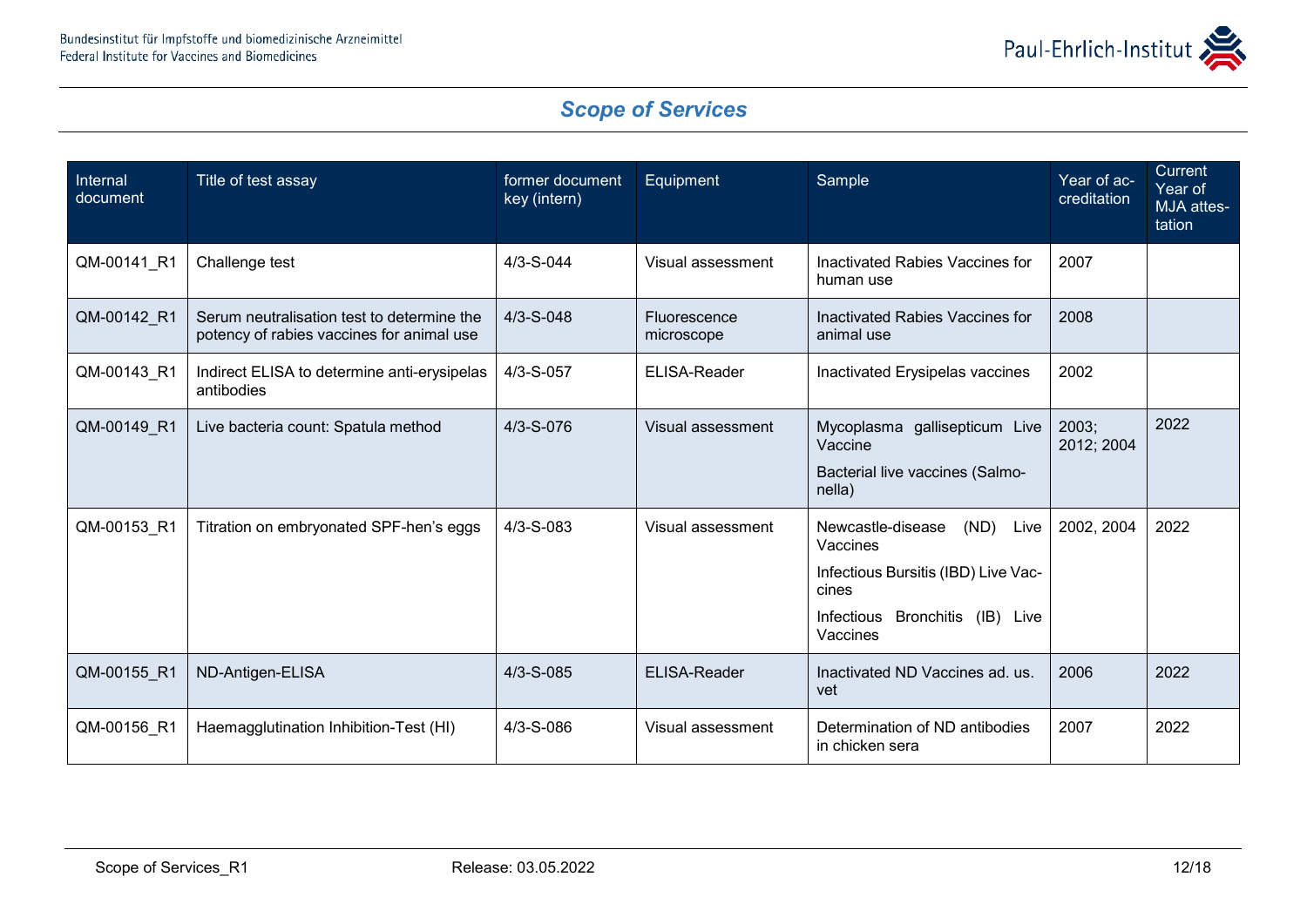

| Internal<br>document | Title of test assay                                                        | former document<br>key (intern) | Equipment                                                  | Sample                                                                  | Year of ac-<br>creditation         | <b>Current</b><br>Year of<br>MJA attes-<br>tation |
|----------------------|----------------------------------------------------------------------------|---------------------------------|------------------------------------------------------------|-------------------------------------------------------------------------|------------------------------------|---------------------------------------------------|
| QM-00157 R1          | AE-Antigen-ELISA (Indirect Sandwich<br>ELISA)                              | $4/3 - S - 087$                 | ELISA-Reader                                               | Aviäre Enzephalomyelitis (AE)-<br>Lebendimpfstoffe                      | 2014                               |                                                   |
| QM-00158 R1          | CCID50 determination: Titration on pri-<br>mary chicken embryo fibroblasts | $4/3 - S - 088$                 | Mikroskop (Lichtmik-<br>roskop, Fluoreszenz-<br>mikroskop) | IBD und MD Lebendimpfstoffe<br>rCP Influenza<br>rCP FeLV<br>rCP Tollwut | 2002, 2003<br>2003<br>2003<br>2016 | 2022                                              |

### **14 Serological determination of potency / content \*\***

| Internal<br>document | Title of test assay                                                | former document<br>key (intern) | Equipment                                                 | Sample                       | Year of ac-<br>creditation | Current<br>Year of<br>MJA attes-<br>tation |
|----------------------|--------------------------------------------------------------------|---------------------------------|-----------------------------------------------------------|------------------------------|----------------------------|--------------------------------------------|
| QM-00061 R1          | Flow Cytometry (FACS)                                              | $3/1 - A - 401$                 | Flow cytometer                                            | Anti-D-Immunoglobulins       | 2002                       |                                            |
| QM-00055 R1          | Anti-D-Purity, Haemagglutination                                   | $3/1 - A - 426$                 | Visual assessment                                         | Normal human Immunoglobulins | 2007                       | 2022                                       |
| QM-00067 R1          | Test for anti-A and Anti-B Haemagglu-<br>tinins, Haemagglutination | $3/1 - A - 432$                 | Visual assessment                                         | Normal human Immunoglobulins | 2014                       | 2022                                       |
| QM-00194 R1          | Western Blot                                                       | $5/1 - A - 003$                 | Electrophoresis unit,<br>Western Blot chamber<br>& Imager | Test und Therapy Allergens   | 2008                       | 2022                                       |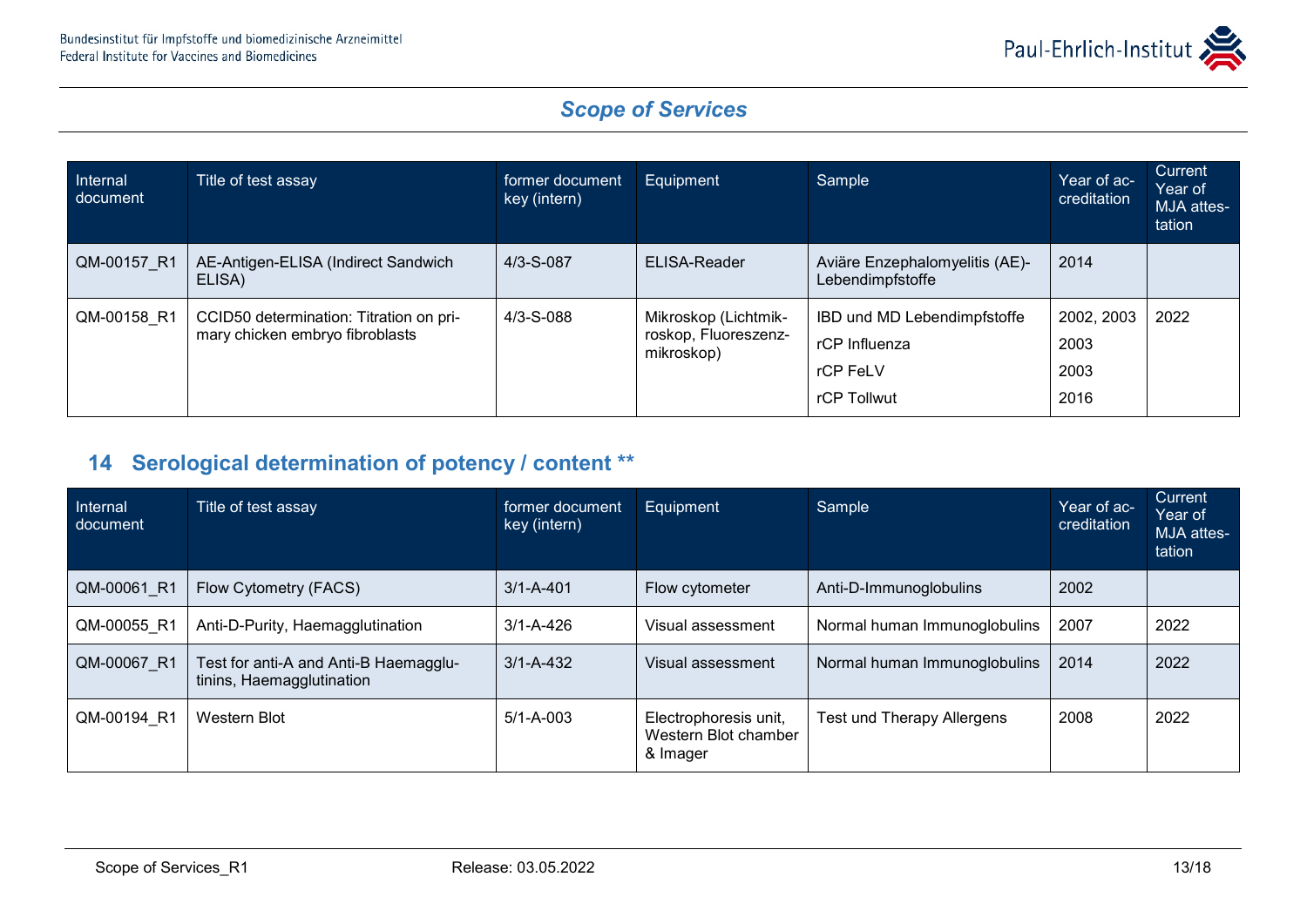

| Internal<br>document | Title of test assay                                                                    | former document<br>key (intern) | Equipment        | Sample                   | Year of ac-<br>creditation | Current<br>Year of<br>MJA attes-<br>tation |
|----------------------|----------------------------------------------------------------------------------------|---------------------------------|------------------|--------------------------|----------------------------|--------------------------------------------|
| QM-00189 R1          | Determination of the allergenic activity of<br>test allergens using FEIA inhibition    | $5/1 - A - 023$                 | ImmunoCAP device | <b>Test Allergens</b>    | 2005                       | 2022                                       |
| QM-00208 R1          | Determination of the allergenic activity of<br>therapy allergens using FEIA inhibition | $5/1 - A - 038$                 | ImmunoCAP device | <b>Therapy Allergens</b> | 2012                       | 2022                                       |

#### **15 Determination of Bacterial Endotoxins \*\***

| Internal<br>document | Title of test assay                                                                                             | former document<br>key (intern) | Equipment         | Sample                                               | Year of ac-<br>creditation | Current<br>Year of<br>MJA attes-<br>tation |
|----------------------|-----------------------------------------------------------------------------------------------------------------|---------------------------------|-------------------|------------------------------------------------------|----------------------------|--------------------------------------------|
| QM-00344 R1          | Bacterial endotoxin test (BET)<br>Routine test (Method $A + B$ ) & testing for<br>disturbing factors (gel clot) | $1/3-S-008$                     | Visual assessment | Vaccines ad us. hum. and vet.<br>Solutions and media | 2001                       |                                            |
| QM-00345 R1          | Bacterial endotoxins - kinetic-turbidimetric<br>Method                                                          | $1/3-S-012$                     | Photometer        | Vaccines ad us. hum. and vet.<br>Solutions and media | 2019                       | 2022                                       |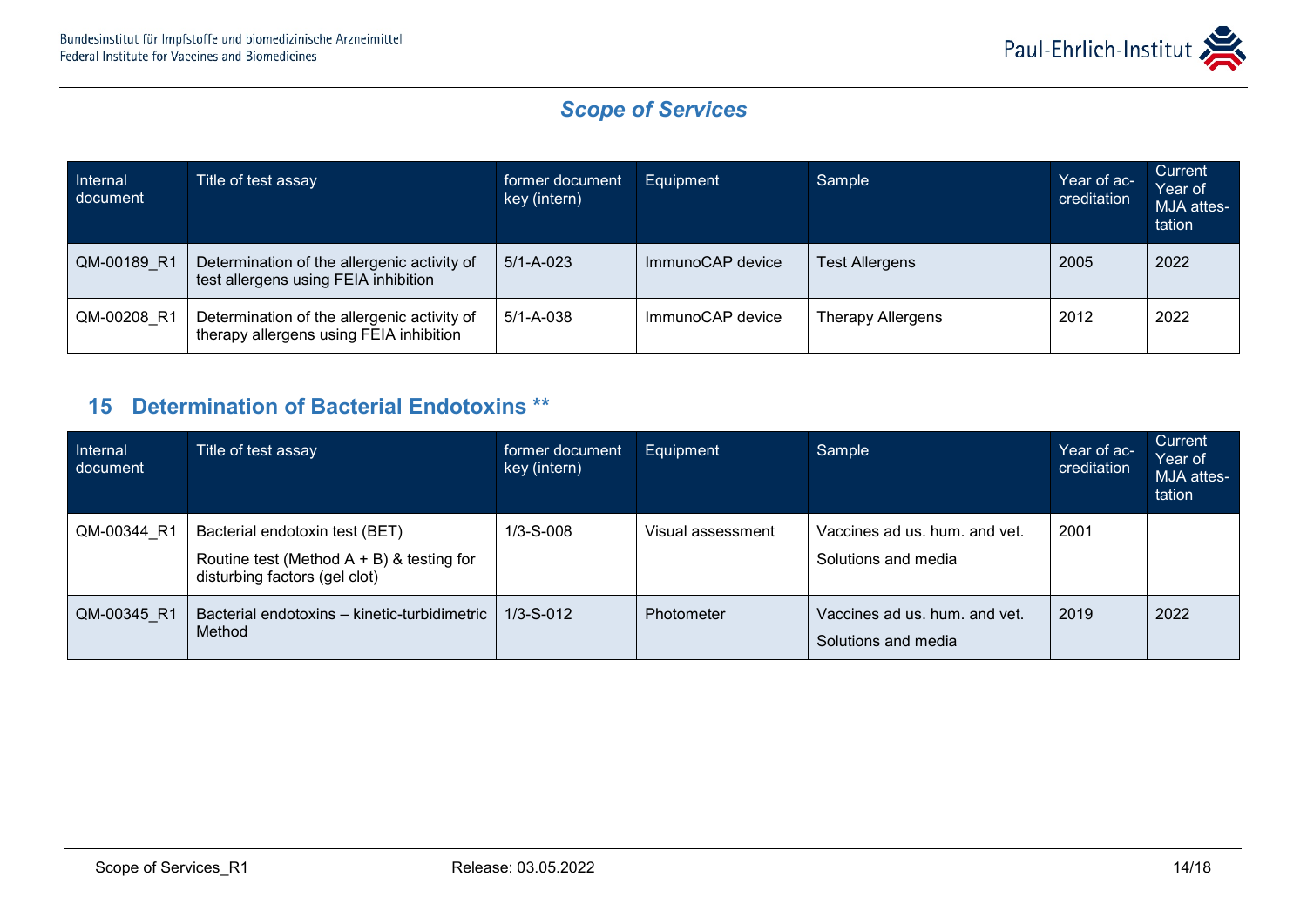

### **16 Monocyte activation test \*\***

| <b>Internal</b><br>document | Title of test assay                                              | former document<br>key (intern) | Equipment    | Sample                                                                                                     | Year of ac-<br>creditation | Current<br>Year of<br>MJA attes-<br>tation |
|-----------------------------|------------------------------------------------------------------|---------------------------------|--------------|------------------------------------------------------------------------------------------------------------|----------------------------|--------------------------------------------|
| QM-00338 R1                 | Monocyte-Activation-Test (MAT), Method B                         | $1/3 - S - 010$                 | ELISA-Reader | Albumin and immunoglobulin<br>containing products, Vaccines,<br>Coagulation factors<br>Solutions and media | 2016                       | 2022                                       |
| QM-00339 R1                 | Dicytokine-(IL-1 $\beta$ ;IL-6)-ELISA within the<br>scope of MAT | $1/3 - S - 011$                 | ELISA-Reader | Albumin and immunoglobulin<br>containing products, Vaccines,<br>Coagulation factors<br>Solutions and media | 2016                       | 2022                                       |

#### **17 Purity \*\***

| Internal<br>document | Title of test assay                       | former document<br>key (intern) | Equipment         | Sample                         | Year of ac-<br>creditation | Current<br>Year of<br>MJA attes-<br>tation |
|----------------------|-------------------------------------------|---------------------------------|-------------------|--------------------------------|----------------------------|--------------------------------------------|
| QM-00248 R1          | Serological identity check                | $1/3 - S - 014$                 | Visual assessment | Cholera vaccines               | 2021                       |                                            |
| QM-00144 R1          | Purity testing of bacterial life vaccines | $4/3 - S - 060$                 | Visual assessment | <b>Bacterial Life Vaccines</b> | 2007                       |                                            |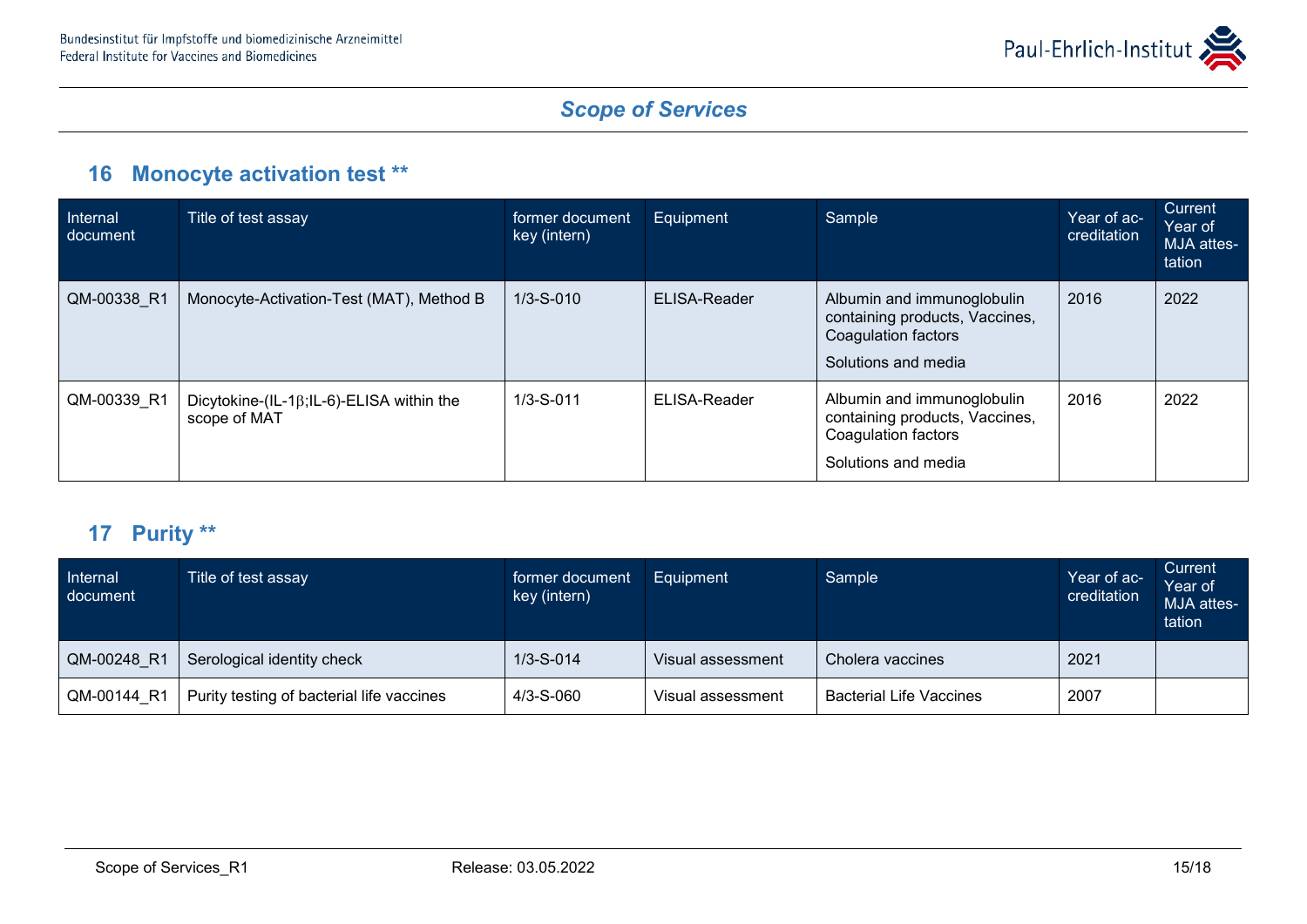

# **18 Chromogenic Tests \*\***

| Internal<br>document | Title of test assay                                                  | former document<br>key (intern) | Equipment            | Sample                                              | Year of ac-<br>creditation | <b>Current</b><br>Year of<br>MJA attes-<br>tation |
|----------------------|----------------------------------------------------------------------|---------------------------------|----------------------|-----------------------------------------------------|----------------------------|---------------------------------------------------|
| QM-00229_R1          | Activity of prekallikrein activator- chromo-<br>genic test           | 7/3-A-002                       | Photometer           | Human Albumin                                       | 2005                       | 2022                                              |
| QM-00231 R1          | Antithrombin-chromogenic test                                        | 7/3-A-006                       | Photometer           | Plasma, Plasmaproteinconcen-<br>trates              | 2004                       | 2022                                              |
| QM-00235 R1          | Protein C activity – chromogenic test                                | 7/3-A-010                       | Photometer           | Protein-C-Concentrates                              | 2007                       | 2022                                              |
| QM-00244 R1          | C1-Inhibitor - chromogenic test                                      | $7/3 - A - 024$                 | Photometer           | C1-Inhibitor Concentrates                           | 2006                       | 2022                                              |
| QM-00256 R1          | Alpha 1-Proteinase-Inhibitor chromo-<br>genicElastase-Inhibitor-Test | 7/3-A-069                       | Photometer           | Alpha1-Proteinase-Inhibitor<br>Concentrates, Plasma | 2014                       | 2022                                              |
| QM-00259 R1          | Factor VIII - Chromogenic Test                                       | 7/3-A-072                       | Automatic coagulator | Factor VIII Concentrates,<br>Plasma                 | 2005                       | 2022                                              |
| QM-00260 R1          | Factor X - Chromogenic Test                                          | 7/3-A-073                       | Automatic coagulator | Factor X products                                   | 2019                       | 2022                                              |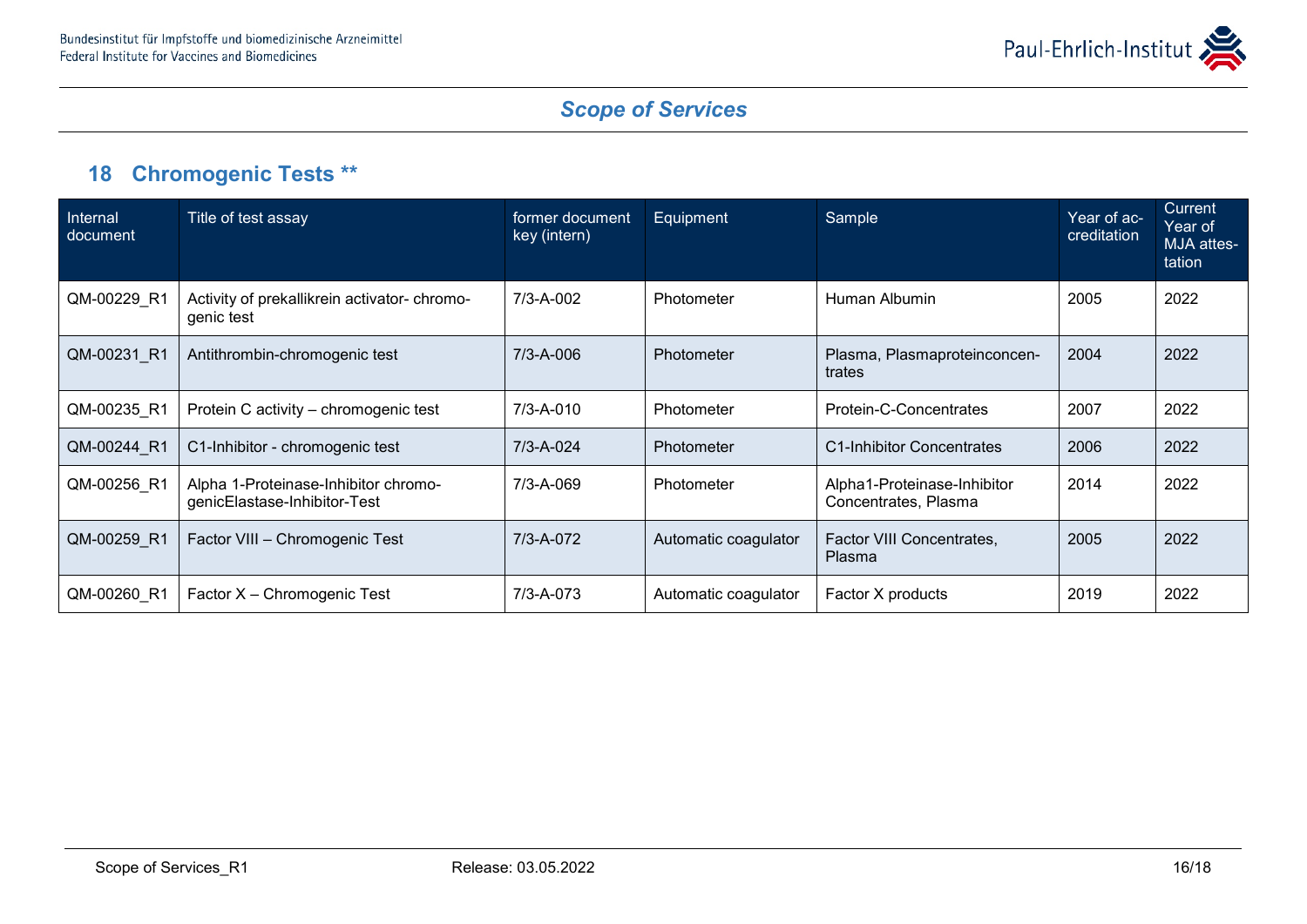

### **19 Coagulation tests \*\***

| Internal<br>document | Title of test assay                                | former document<br>key (intern) | Equipment            | Sample                                                                                       | Year of ac-<br>creditation | <b>Current</b><br>Year of<br>MJA attes-<br>tation |
|----------------------|----------------------------------------------------|---------------------------------|----------------------|----------------------------------------------------------------------------------------------|----------------------------|---------------------------------------------------|
| QM-00232 R1          | Factor IX potency determination                    | 7/3-A-007                       | Automatic coagulator | Factor IX concentrates, Pro-<br>thrombincomplex-Concentrates,<br>plasma protein concentrates | 2006                       | 2022                                              |
| QM-00237 R1          | Thrombin potency determination                     | $7/3 - A - 012$                 | Automatic coagulator | <b>Fibrin Sealants</b>                                                                       | 2005                       | 2022                                              |
| QM-00239 R1          | Factor II potency determination                    | $7/3 - A - 018$                 | Automatic coagulator | Prothrombincomplex-Concen-<br>trates                                                         | 2021                       | 2022                                              |
| QM-00242 R1          | Factor V potency determination                     | 7/3-A-022                       | Automatic coagulator | Plasma                                                                                       | 2005                       | 2022                                              |
| QM-00246 R1          | Factor XI-clotting assay                           | 7/3-A-028                       | Automatic coagulator | Plasma                                                                                       | 2010                       | 2022                                              |
| QM-00250 R1          | Determination of Thrombin in sealing ma-<br>trices | 7/3-A-039                       | Automatic coagulator | <b>Fibrin Sealants</b>                                                                       | 2021                       | 2022                                              |

# **20 Amplification techniques \*\***

| Internal<br>document | Title of test assay                                   | former document<br>key (intern) | Equipment         | Sample           | Year of ac-<br>creditation | Current<br>Year of<br>MJA attes-<br>tation |
|----------------------|-------------------------------------------------------|---------------------------------|-------------------|------------------|----------------------------|--------------------------------------------|
| QM-00350 R1          | Proof of deletion of toxin component by<br><b>PCR</b> | $1/3 - S - 016$                 | <b>PCR-Cycler</b> | Cholera vaccines | 2021                       |                                            |